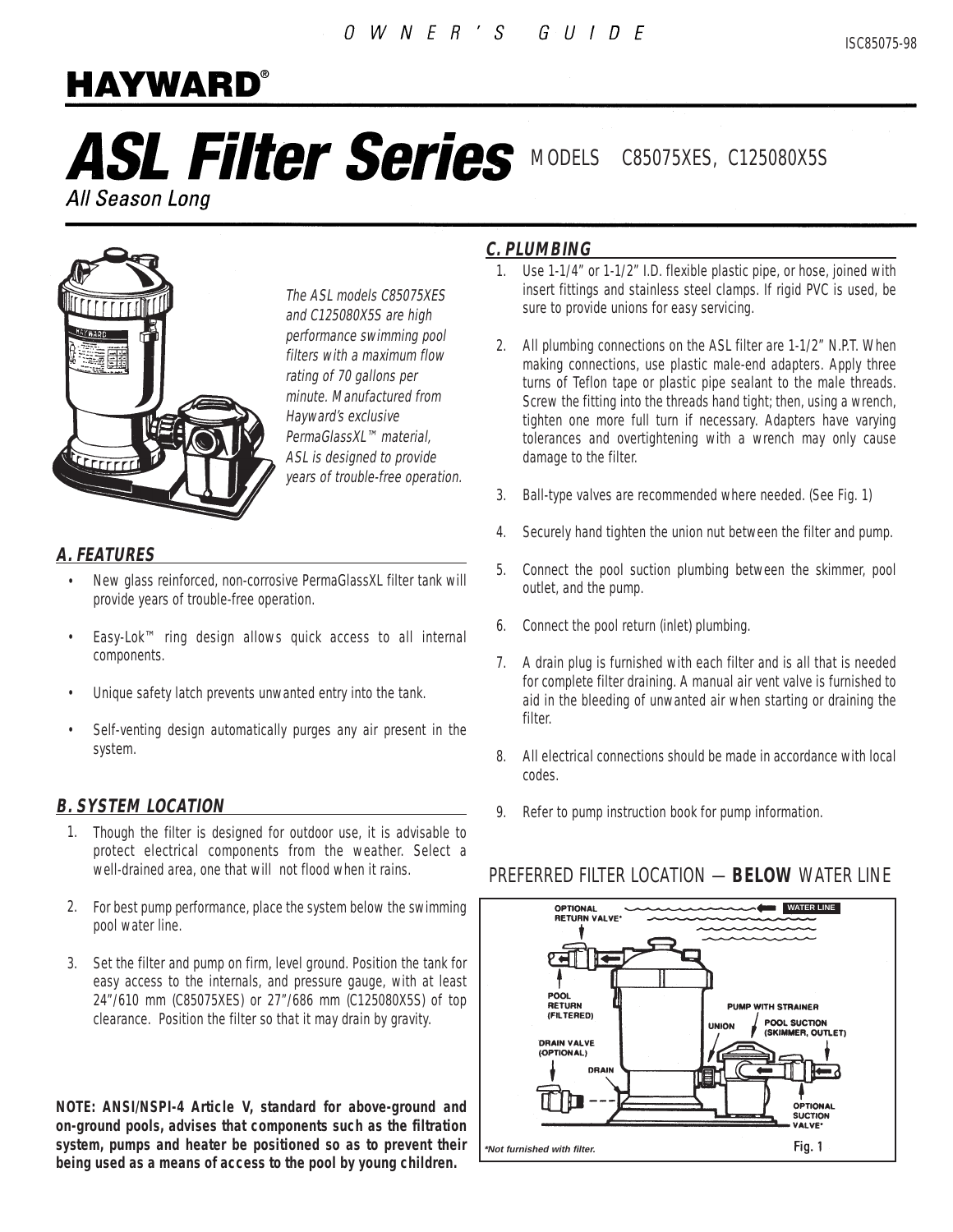### MODELS C85075XES, C125080X5S

# SERIES FILTER

| RFF.<br>NO.              | PART<br>NO.     | <b>DESCRIPTION</b>                    | NO.<br>RFO'D.  |
|--------------------------|-----------------|---------------------------------------|----------------|
| 1a                       | SCX45BC         | C850 Filter Head with Locking Ring    | 1              |
| 1 <sub>b</sub>           | SCX70BC         | C1250 Filter Head with Locking Ring   | 1              |
| $\mathfrak{D}$           | FCX27091        | Pressure Gauge                        | 1              |
| 3                        | <b>FCX1322A</b> | Air Relief                            | $\mathbf{1}$   |
| 4                        | <b>RGX45G</b>   | Filter Head O-Ring                    | 1              |
| 5а                       | CX850RE         | C850 Cartridge Element                | 1              |
| 5b                       | CX1250RF        | C1250 Cartridge Element               | 1              |
| 6                        | RGX45D          | Diffuser                              | 1              |
| 7                        | <b>RGX4571</b>  | <b>Diffuser Screws</b>                | 3              |
| 8                        | RGX45AA         | Filter Body                           | 1              |
| 9                        | RGX45L          | Logo Cap                              | 1              |
| 10                       | FCX4077B1       | Check Valve                           | 1              |
| $\overline{\phantom{0}}$ | <b>ECX1005A</b> | Snap Ring for Check Valve             | 1              |
| 11                       | SP0723          | <b>Ball Valve</b>                     | 1              |
| 12                       | SP1480          | 1-1/2" Male Union                     | 1              |
| 13                       | SPX1425Z6       | 0-Ring                                | 1              |
| 14                       |                 | Power-Flo LX Pump                     | 1              |
| 15a                      | SPX1500WA       | 6 ft. Cord Set                        | 1              |
| 15 <sub>b</sub>          | SPX1550WA1      | 3 ft. Twist Lock Cord Set (Not Shown) | 1              |
| 16a                      | <b>ECX1108</b>  | Pump Mounting Screw                   | 2              |
| 16 <sub>b</sub>          | FCX1306         | Pump Mounting Screw                   | 4              |
| 17                       | FCX1109         | Washer                                | $\mathfrak{D}$ |
| 18а                      | ECX1161         | Platform Base (Not Shown)             | 1              |
| 18b                      | ECX1169         | 3-Tier Base                           | 1              |
| 19                       | <b>CX400D</b>   | Locking Ring Latch                    | 1              |

**ASL SPECIFICATIONS**

| Model No.                         | $C-850$            |                    | $C-1250$            |                     |
|-----------------------------------|--------------------|--------------------|---------------------|---------------------|
| <b>Effective Filtration Area</b>  | 85 FT <sup>2</sup> | 7.9 M <sup>2</sup> | 120 FT <sup>2</sup> | 11.2 M <sup>2</sup> |
| Design Flow Rate                  | 70 GPM             | 265 LPM            | 85 GPM              | 322 LPM             |
| Pressure Loss at Design Flow Rate | 1 PSI              | .07 BAR            | 1 PSI               | .07 BAR             |
| Maximum Working Pressure          | <b>50 PSI</b>      | 3.45 BAR           | 50 PSI              | 3.45 BAR            |
| Required Clearance                |                    |                    |                     |                     |
| Side                              | 18 IN              | 457 MM             | 18 IN               | 457 MM              |
| Above                             | 20 IN              | 508 MM             | 27 IN               | 686 MM              |



(14)



 $9 - 2$ 

 $3 - 9 - 2$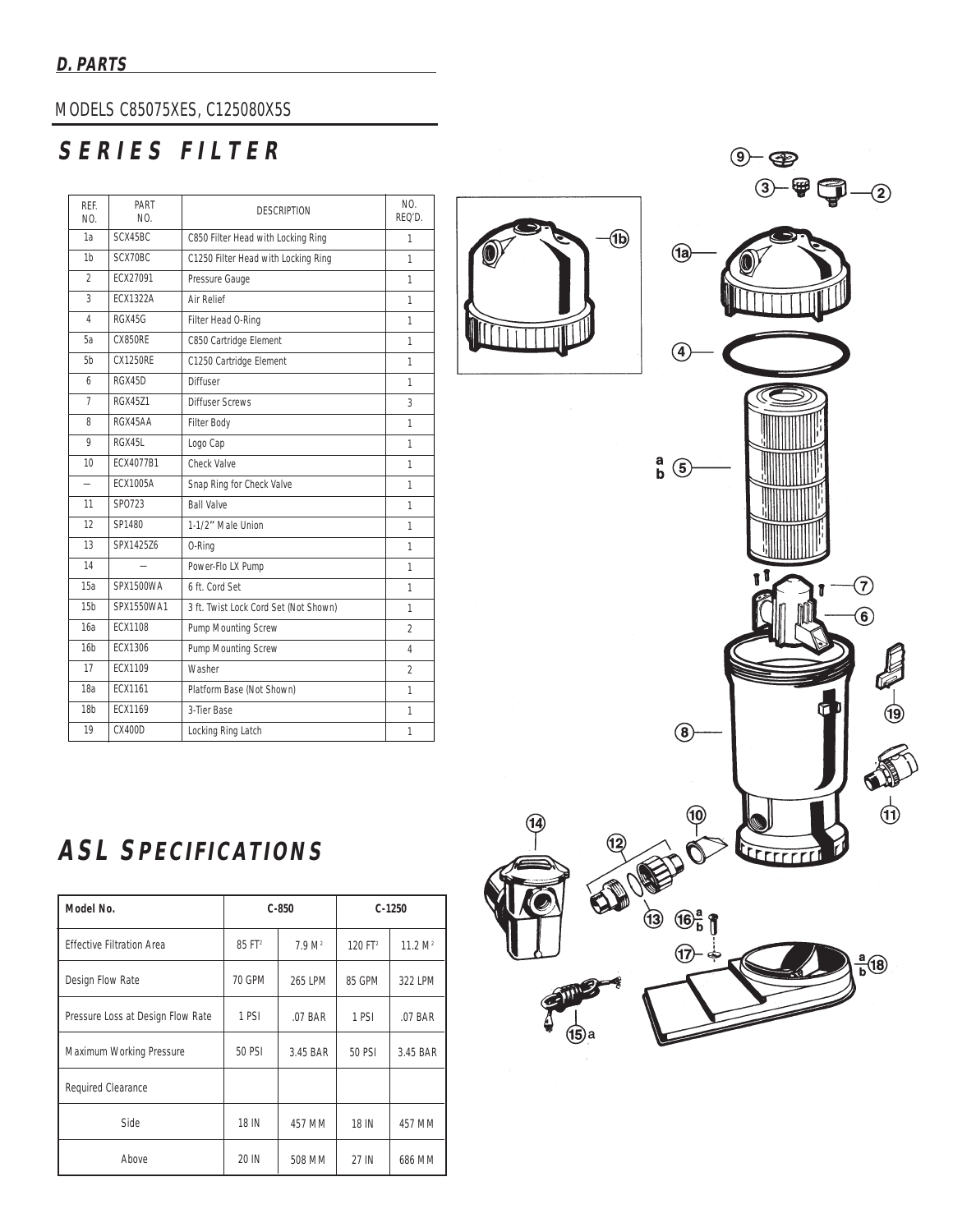### **E. BEFORE STARTING THE FILTER**

Superchlorinate the pool water by adding unstabilized granular or liquid chlorine. Stabilized forms of chlorine are recommended for normal use after the initial clean-up of the water. Follow chemical manufacturer's recommendations for superchlorination and daily use.

### **F. STARTING THE FILTER**



3 Open air relief valve 2-3 turns. WATER LINE OPTION 2 Close Valve\* 1 Shut Off Pump **NITH STRAINER POOL SUCTION<br>(SKIMMER, OUTLET) DRAIN VALVE** ╓ 2 Close Valve\* \*Not furnished with filter

4 Open Drain Valve. Open Suction Valve to flush tank. Close valves and air relief when water runs clean. Replace drain plugs.

- Follow steps 1-4 in cleaning. 1.
	- Depress safety latch and unscrew in a counterclockwise direction. 2.
	- Lift out filter element and clean as instructed in PREVENTATIVE MAINTENANCE SECTION. 3.

# Safety Latch Notch under **Lock Ring** Drain Fig. 2

Filtration starts as soon as flow is steady through the filter. Clean cartridge when pressure rises 7-10 psi (.49-.69 BAR) from starting pressure.

**CAUTION: All suction and discharge valves must be open before operating the filter system. Failure to do so could cause**

**severe personal injury and/or property damage.**



- **G. FILTERING I. REINSTALLING ELEMENT** 
	- Clean debris from bottom tank. 1.
	- Replace element evenly on the collector hub in bottom of the filter body. 2.
	- Place Easy-Lok lid evenly on filter body and turn clockwise until the notch on the locking ring engages securely to the safety latch directly over the drain. (see Fig. 2) 3.
	- Proceed as in STARTING THE FILTER. 4.

### **H. CLEANING/REPLACING CARTRIDGE ELEMENT**